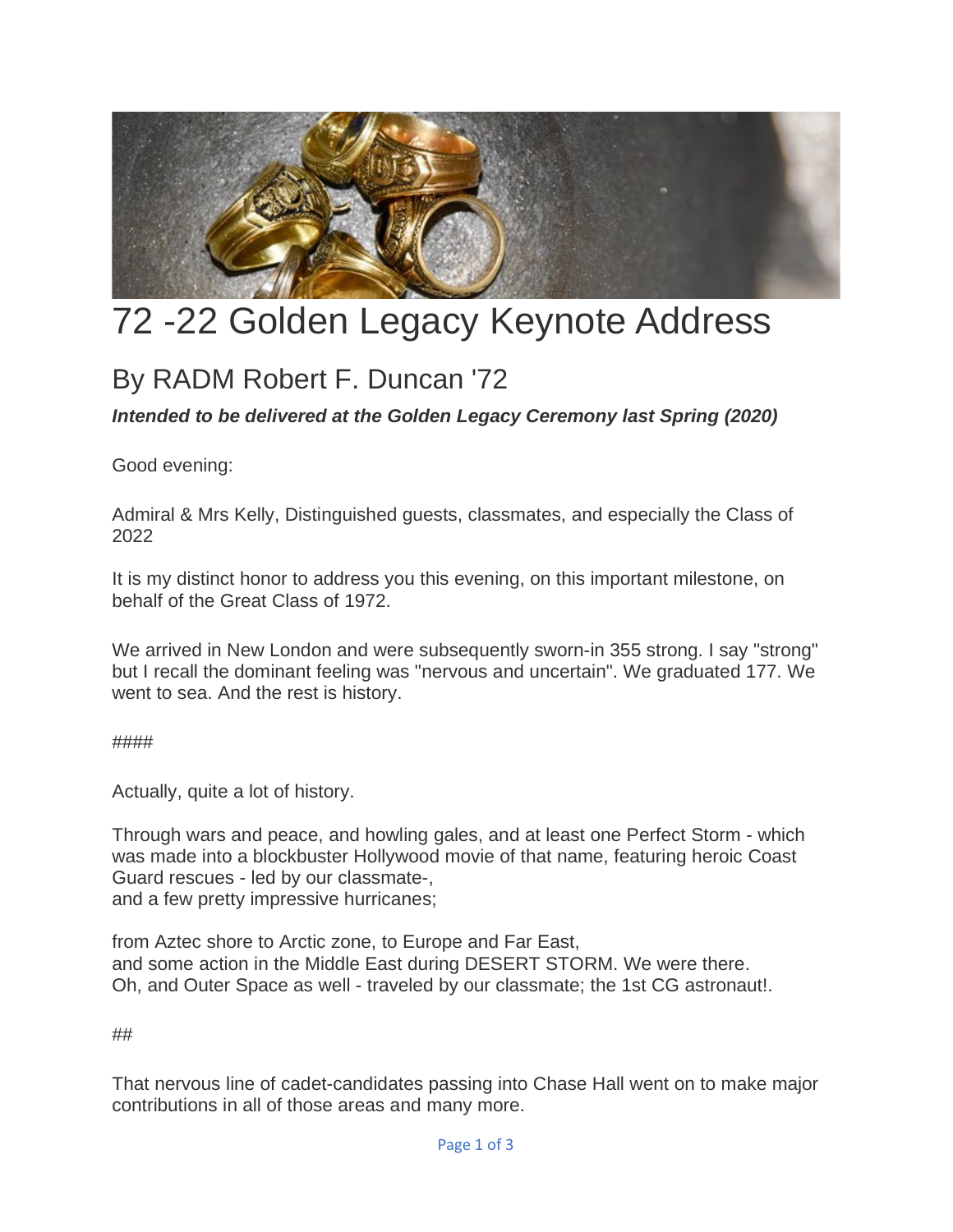Some stayed a few years; others completed full careers; all were, and are, valued classmates.

Whenever we separated from active duty, we took our values, which are at the heart of Coast Guard culture, and applied them to our chosen follow-on professions.

We have in our ranks today:

one MD, one dentist, several C-level executives, and, yes, a few lawyers (it happens!). Senior engineers of every discipline, consultants, leadership coaches, elected and appointed, and serving government officials, (federal, state, and local), commercial pilots, small business owners (one owns a string of car washes!), various visionaries ( one created the Alaska Maritime Exchange; extending essential maritime services across an under-served, remote, and unforgiving region)

and a distinguished professor of optical physics - whom I pretend to understand.

As we meet here this evening, one of my classmates is 'standing the watch' as Master of a maritime pre-position ship in Diego Garcia, in the Indian Ocean.

I would also like to point out that, as a group, we have amassed a most impressive portfolio of volunteer community and professional service. Service is part of our DNA; and of yours as well!! You have demonstrated that already.

##

The 1st piece of writing that we encountered, after entering Chase Hall, said "Who lives here reveres Honor, Honors Duty". I believe we did; and do.

We were privileged to have had our hand on the helm of a magnificent institution through the last 30 years of the 20th century and to help chart its course into the current century ( the last of our class retired from active duty on 9 June 2006; that was me!). We proudly added classmate's names to the Academy's Wall of Valor, and quietly assisted our countrymen in times of great personal and community need; most often noted only by those in need. A simple 'thank you' was our most meaningful reward.

Along the way we laughed, we loved, endured hardship and sorrows, we comforted each other in times of grief, and celebrated accomplishments,

and we raised terrific families, as partners with loving spouses who put up with a lot {believe me!}, with the values that allowed each of us to achieve great things across every sector of our society, as that incomplete listing I just read attests. And we, as a Class, remain good friends, today. Not bad for a first chapter of Life.

You have learned the value of teamwork and are learning effective leadership.\*\*

##